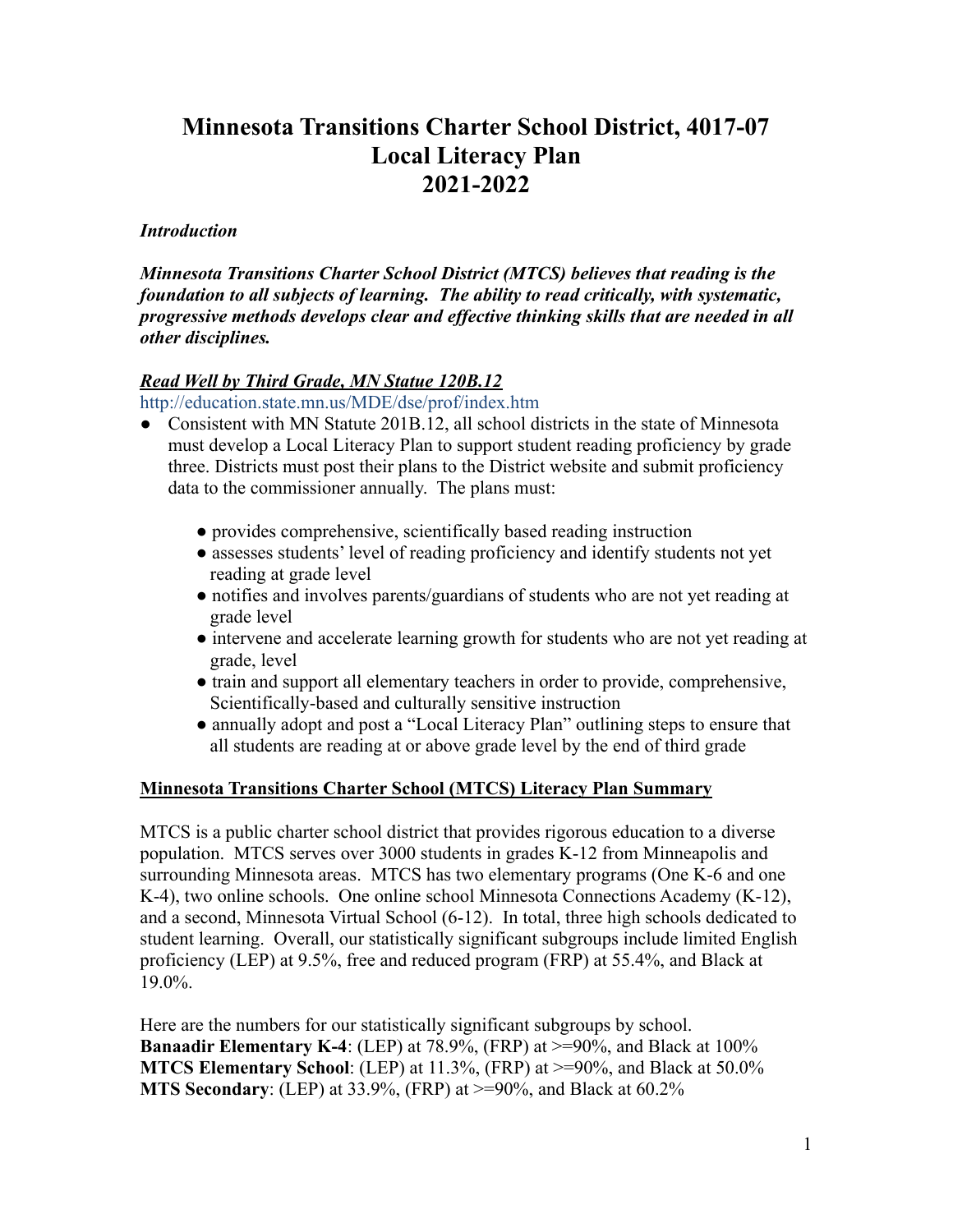**P.E.A.S.E Academy**: (LEP) at 4.8%, (FRP) at 33.3%, and Black at 0% **MN Virtual High School**: (LEP) at 3.0%, (FRP) at 36.4%, and Black at 6.5% **Minnesota Connections Academy**: (LEP) at 1.4%, (FRP) at 49.3%, and Black at 8.0%

MTCS elementary programs are as follows:

- **MNCA Minnesota Connections Academy (MNCA),** a tuition-free online public school. MNCA gives students the flexibility to learn at home with a curriculum that meets rigorous state education standards.
- **Banaadir Elementary K-4** has a ESL program in Minneapolis with a powerful partnership between home, school and community. Working together, we build success for children, as they become confident people and caring citizens for tomorrow's world.
- **[MTCS Elementary School](http://mtcs.org/schools/mts-elementary-school/)** is a diversified, creative school with small classes and highly qualified teachers. MTCS Elementary is a loving, nurturing, and learning community that cares about your child. We are committed to providing support and encouragement. We develop student self-confidence along with the right tools for academic success.

## **Goals and Objectives:**

It is the goal of Minnesota Transition Charter School (MTCS) and its stakeholders that all students are reading at or above grade level by the end of  $3<sup>rd</sup>$  grade as determined by the Reading Minnesota Comprehensive Assessments (MCAs).

The MTCS Literacy Plan uses methods and procedures that are based on scientific and evidenced based reading research. As a school, we are committed to making decisions about reading assessments, instructional programs and materials, and professional development on the basis of scientific and evidence based research. MTCS uses a unified approach to teaching balanced literacy. The goal of the program is to have students experience the power of reading and writing.

This plan is our commitment to the children of our school and to the children themselves. We Believe ...

- o All students have the right to become literate
- o Literacy encompasses reading, writing, listening, and speaking
- o Learning to read and write begins at birth in the home and needs to be supported in English and other languages
- o Literacy is a necessary skill to succeed in life
- o Children must read often and in all subjects
- o Data and research leads to differentiated professional development

Our primary reading goal is to implement the six areas of literacy development, which include: oral language development, phonemic awareness, phonics, fluency, vocabulary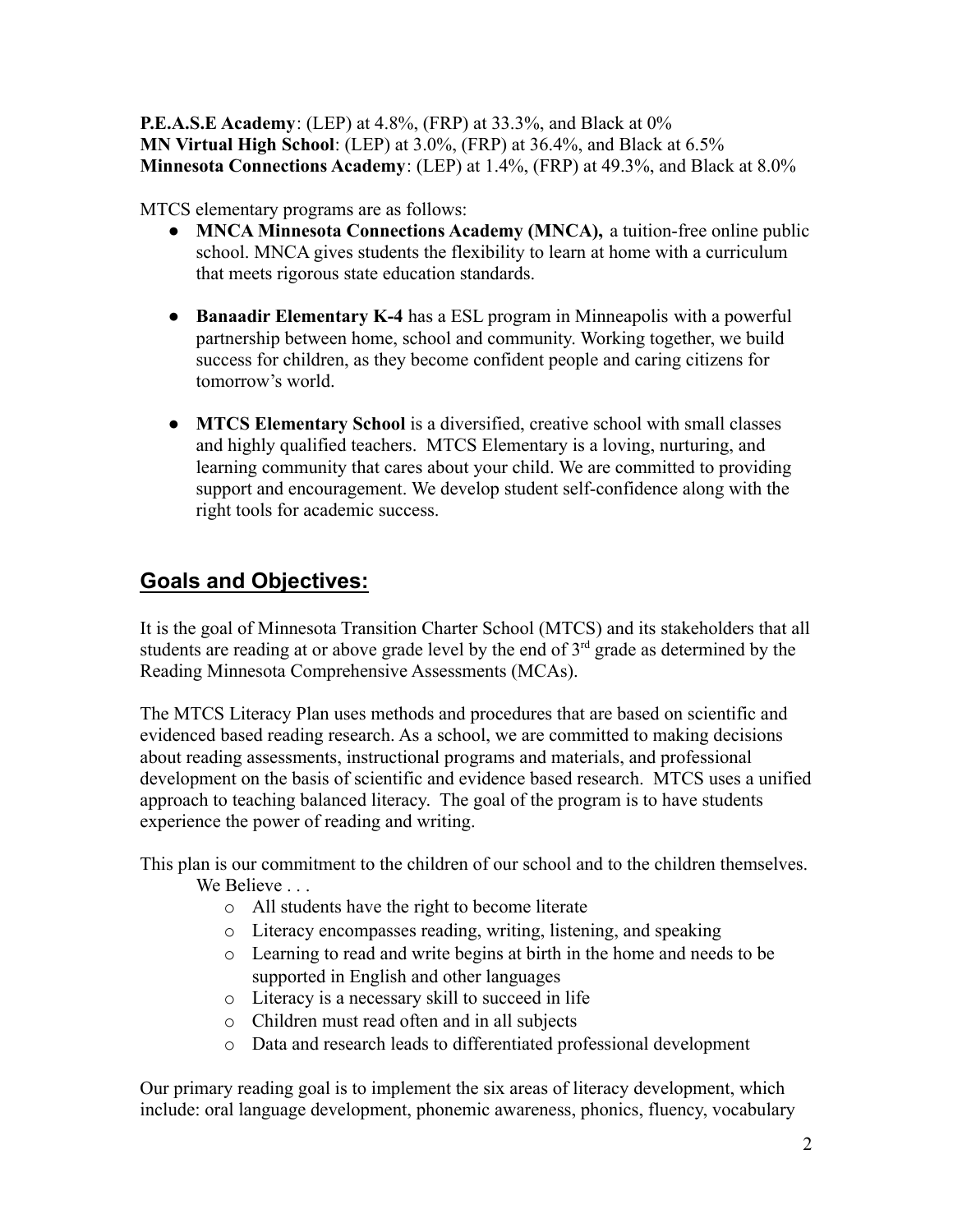development and comprehension. MTCS consistently implements scientifically and evidence based reading instruction that is data driven, sustainable and incorporates a multi-tiered system of instruction and support so that students will reach the literacy demands of today's education.

Our elementary schools use balanced literacy programs, aligned with MN State ELA Standards. Included in these programs are components for close reading, small flexible groups, read aloud, shared reading, and independent reading. To enhance this curriculum, our district focuses on books that are a variety of culturally relevant high interest fiction and nonfiction reading materials, covering a wide range of reading levels. Each classroom also has their own reading library where students can enjoy books and other resources selected by their classroom teacher. Sufficient time for language arts instruction is necessary for children to read at grade level. Children in K-6 will receive at least 90 minutes of language arts instruction each day.

Relevant technology engages students in meaningful learning activities. A variety of technologies have been integrated into the curriculum and instruction to meet the needs of the district's diverse learners.

One of the most critical factors in a successful school-wide literacy plan is the use of a local assessment plan in which multiple measures are used at each grade level to determine student performance levels in many areas of reading. In order to achieve this goal all teachers are trained to analyze data to inform their instruction. MTCS administers multiple assessments for both growth and proficiency.

The assessments include but are not limited to:

### **IRLA Leveling System-American Reading Company**

• This leveling system assesses the student's reading level based on comprehension and fluency. This is administered at a minimum of three times a year as a way for teachers to form small groups and meet individual needs

### **NWEA MAP Testing**

● A group-administered, standardized comprehensive adaptive reading assessment designed to show a student's academic growth throughout a school year. The level of difficulty of the test is adjusted to measure a child's individual performance.

### **Minnesota Comprehensive Assessment (MCA)**

● A group-administered test given once per year starting in third grade to assess a student's progress toward meeting the MN academic standards.

### **Minnesota Test of Academic Skills (MTAS)**

● Is an alternate assessment based on alternate achievement standards for students with the most significant cognitive disabilities.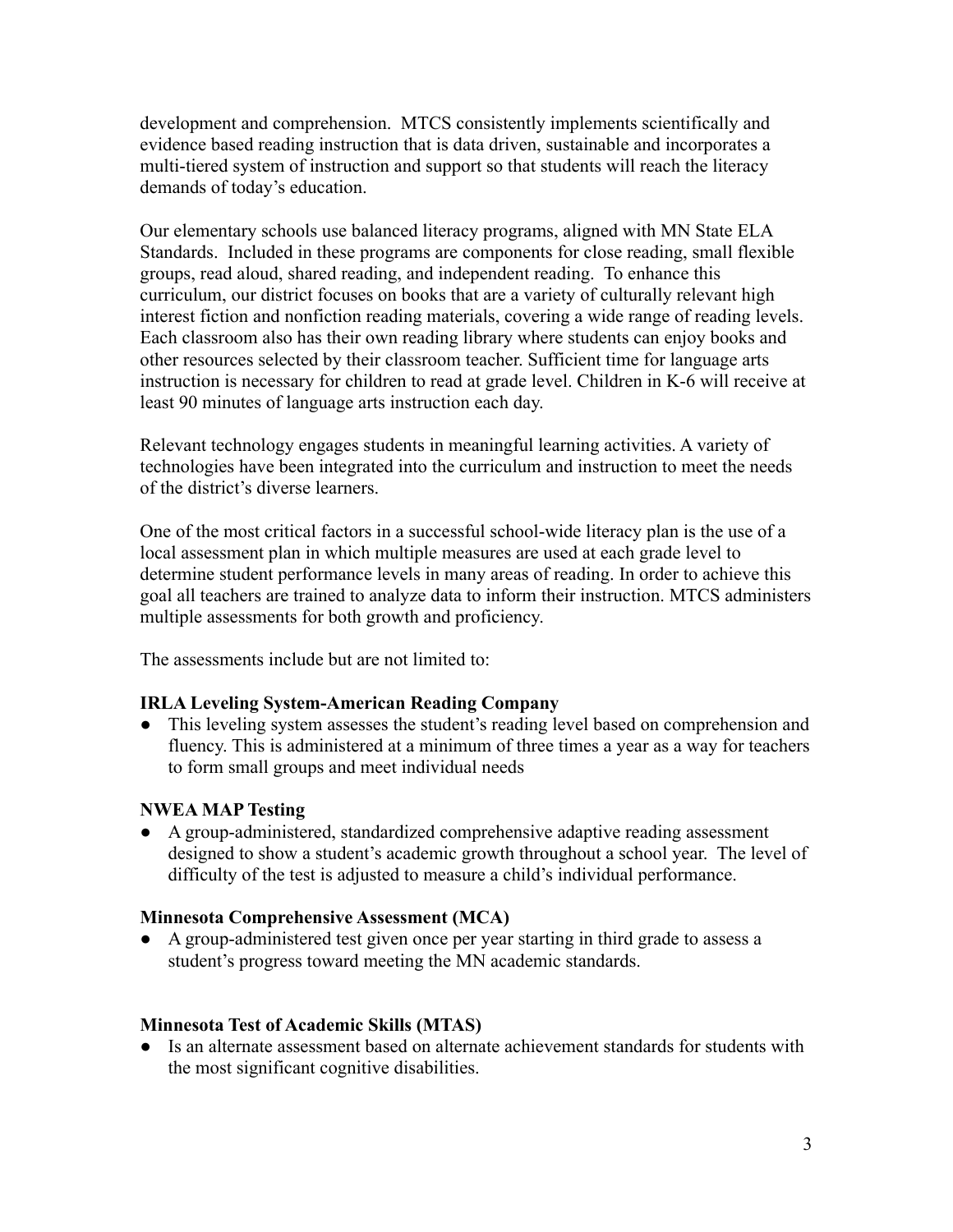### **ACCESS for ELLs**

● English language proficiency assessment administered to Kindergarten through 12th grade students who have been identified as **English language learners** (**ELLs**).

### **Longitudinal Evaluation of Academic Progress (LEAP)**

● Web-based educational level assessment services, providing customized educational programs to aid in the instruction of students and children in connection with core scholastic subjects such as reading, writing and math; providing and administering educational assessment tests and online educational assessment tests to students and children. LEAPS is an Educational program exclusive to MTCS's online school, MTCS Connections Academy.

In addition to the above assessments, other systems are in place to help achieve the districts' goal. Other systems include: classroom differentiation, learning targets and success criteria, Title I services, Title III services, an EL District Coordinator, District Literacy Coordinator, Minnesota Reading Corp., Special Education services, parent feedback, and effective, systematic staff development. More explicit information on these systems will be discussed in further detail, later in this plan.

### **Objectives:**

Each year sites review and perform a comprehensive needs assessment. Proficiency, growth and trend data will be analyzed and used to set specific learning targets for each child and for each cohort of students. K-2 data will be accessed and utilized, when available.

Grade Level teams review, annually, the effectiveness of current pedagogical practices in including core instruction, differentiation, remediation, and intervention.

Curriculum resources are aligned to the most current standards. MN State Standards are a priority. Curriculum and Aligned Materials are important to an effective reading program. Curriculum should be scientifically research based and focus on the six essential components related to strong reading instruction: oral language, phonemic awareness, phonics, fluency, vocabulary, and comprehension. American Reading Company curriculum was purchased as a resource for teachers to use during literacy instruction.

Viable and Reliable Assessments are important to an effective reading program. Good assessments can help teachers know and understand what skills students are missing and what skills they have already acquired. Formative assessments will be used to modify instruction and to identify students who are not on pace to meet proficiency. Students not on track will follow the Multi-Tier Systems of Support (MTSS) as referenced on page 11.

The sites will meet to analyze the data for the district and prioritize the needs of the students. As a result, the goal is for all students to read at or above grade level.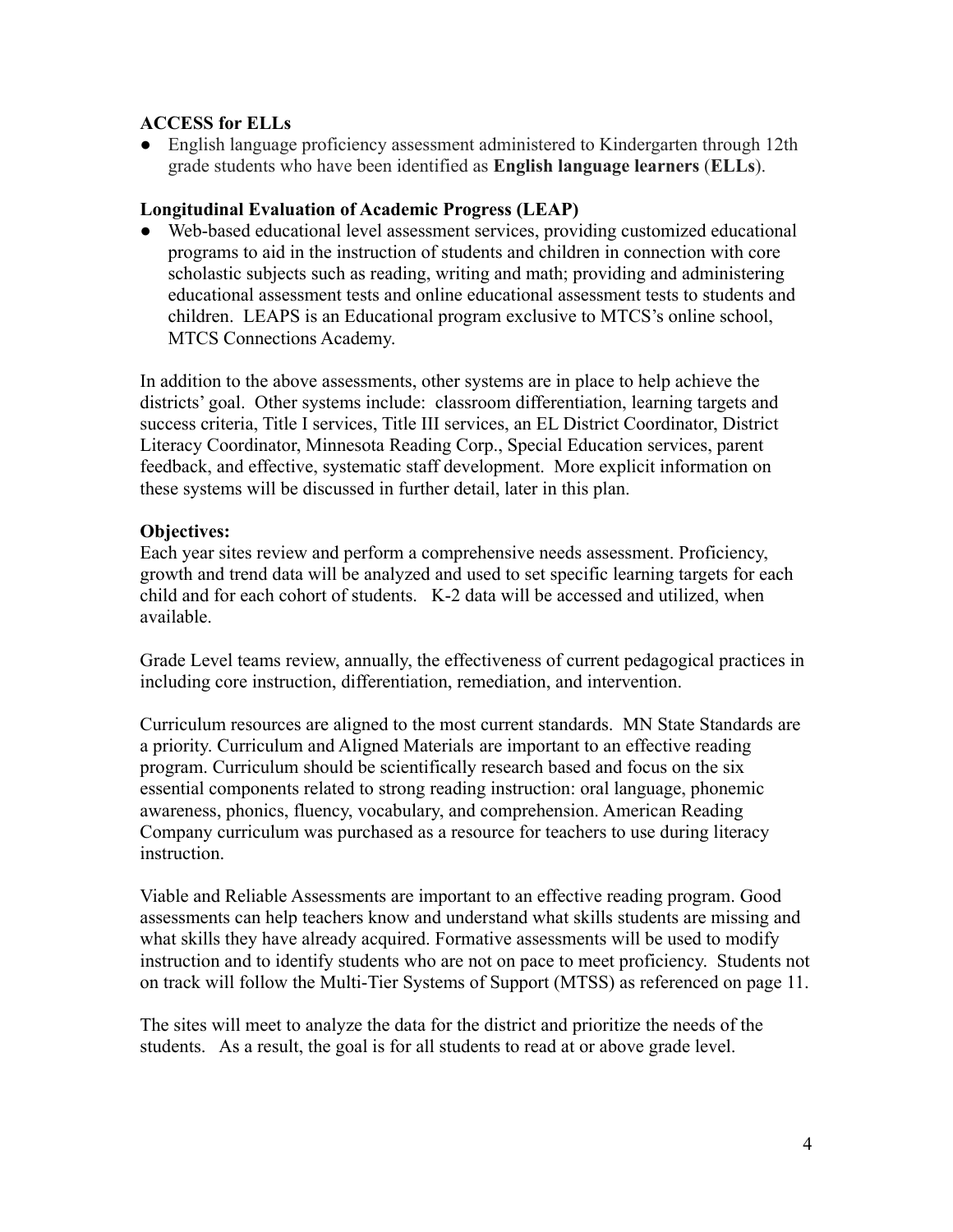## **Literacy Plan (Curriculum, Instructions and Assessment)**

The Minnesota Transitions Charter School (MTCS) Local Literacy Plan (#4017) is a comprehensive plan that outlines the five essential elements of creating and maintaining a developmentally appropriate framework for all learners to reach their fullest potential. These elements are complemented by four foundational principles synonymous with coordinated change at the systems, organizational, programmatic, and practice level. This plan is developed in response to legislation adopted by the State of MN in 2010 consistent with section 122A.06 subdivision 4.

The district's local Literacy plan is developed through a process using careful reflection and data driven decision making by the Literacy team consisting of Curriculum Director, Elementary Building Directors, District Reading Coach, Title I teachers, EL Coordinator, and Special Ed. teacher.

Data included:

- Minnesota Comprehensive Assessments (MCA), Northwest Evaluation Association (NWEA) Measures of Academic Progress (MAP), NWEA Primary MAPS and unit test scores
- Staff turnover
- Classroom management
- Parent participation attendance of conferences, parents nights, etc.
- Number of students who qualify for free and reduced lunch

In 2021, MTCS purchased a viable curriculum for literacy, American Reading Company Core. MTCS restructured the literacy block to meet the needs of all students and will continue to provide teachers with ongoing professional development to become better teachers. Teachers will receive training throughout the year on how to best implement the reading curriculum.

MTCS will implement common instructional practices and train teachers to use these practices that leverage high achievement for all students in the primary grades. This includes the use of practice profiles for vocabulary building, a practice profile for math talks, word wall visible in each classroom, the use of gradual release of responsibility, close reading strategies and co-teaching.

All students in grades K-6 are given a screening/benchmarking assessment three times throughout the course of the year in fall, winter, and spring. Using this data, struggling and at-risk students are identified and referred for interventions. Specific interventions are based on level of need, teacher concern, standard assessments and the interventions are implemented through the collaborative efforts of the classroom teacher, title teachers and paraprofessionals. Each student's progress is monitored weekly and if the intervention selected is not working, another intervention is selected and implemented. Students not responding to these interventions are referred for special education services. Parents are kept informed of their child's progress throughout the process.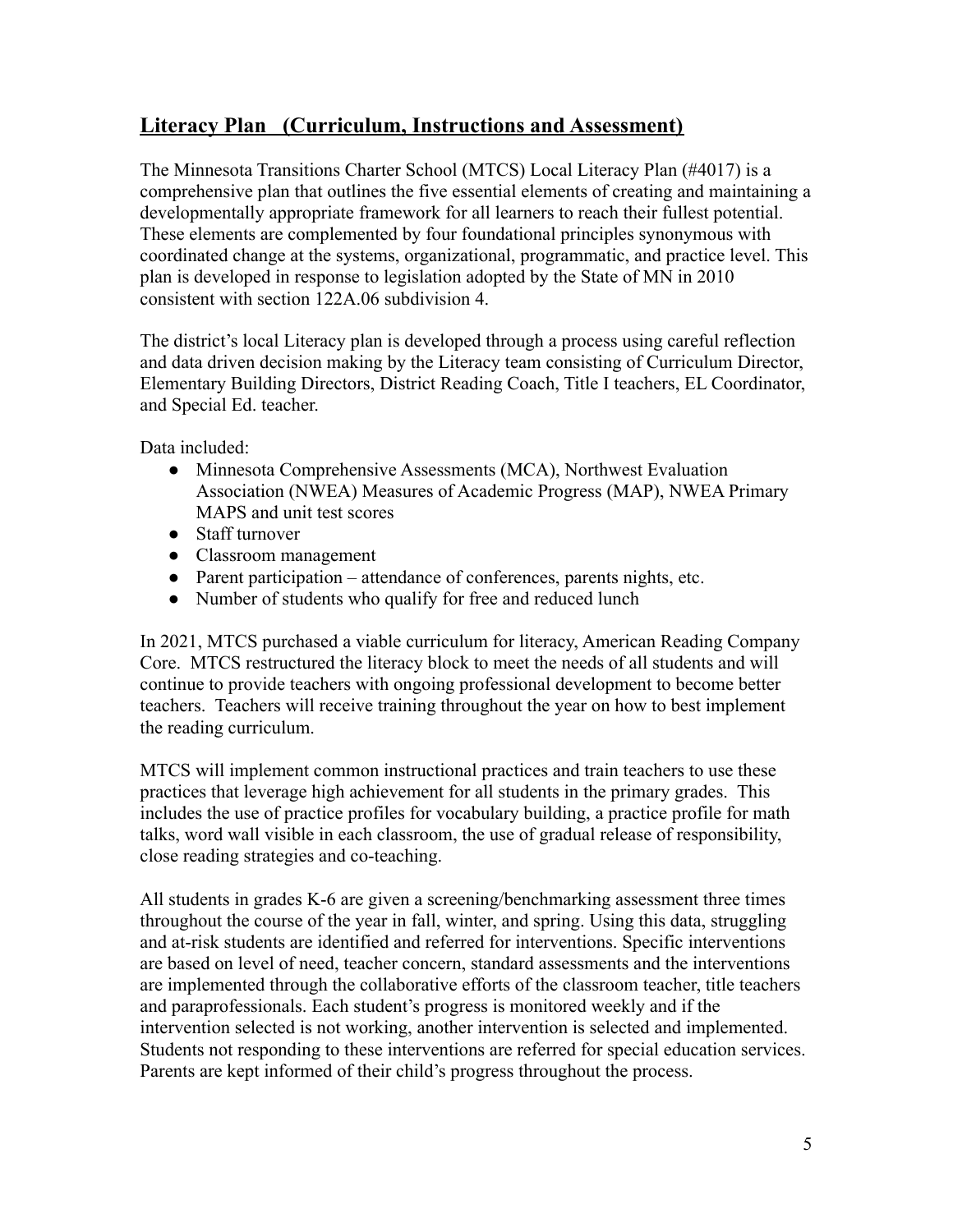### **Process of Assessment**

Currently, MTCS uses the Reading NWEA MAP assessment in grades K- 6, MTCS Designed Emergent Literacy Assessment in grades  $K - 1$ . Students are assessed using the above reading data points throughout the year; fall, winter, and spring.

The district uses a Professional Learning Community (PLC). Teachers, teacher leaders, and specialists are analyzing data on a weekly basis in collaborative, small group settings at each site along with a district wide PLC once a month. Other opportunities to work with data throughout the year include, Title I meetings, Title III meetings, Multi-Tier System of Support Meetings, and intake, placement and reclassification processes.

Parents have multiple opportunities to receive this data. Including, but not limited to: conferences, progress reports, report cards, parent meetings, and an invitation to visit the classroom at any time.

| Screening Tools         | Grade Range                  | Timeline       |
|-------------------------|------------------------------|----------------|
| Minnesota Comprehensive | $3-8$ , 10, 11               | Once a year    |
| Assessment (MCA)        |                              |                |
| Minnesota Test of       | <b>Students with Special</b> | Once a year    |
| Academic Skills (MTAS)  | Needs                        |                |
| <b>IRLA</b> Leveling    | $K-6$                        | 3 times a year |
| <b>ACCESS</b>           | <b>ELL Students</b>          | Once a year    |
| W-APT                   | ELL Students: Kindergarten   | Once a year    |
| <b>WiDA</b> Screener    | ELL Students: $1st - 12th$   | Once a year    |
| <b>NWEA</b>             | $K-12$                       | 3 times a year |

| <b>Progress Monitoring Assessments</b> |                      |                       |           |               |                |  |
|----------------------------------------|----------------------|-----------------------|-----------|---------------|----------------|--|
| Grade                                  | <b>Test Product</b>  | Assessments           | Proctor   | Date          | Data stored    |  |
| $K-1$                                  | Primary NWEA         | Comprehensive Reading | Classroom | Fall, Winter  | Data warehouse |  |
|                                        |                      |                       | teacher   | and Spring    |                |  |
| $2 - 8$                                | <b>NWEA</b>          | Comprehensive Reading | Classroom | Fall, Winter, | Data warehouse |  |
|                                        |                      |                       | teacher   | Spring        |                |  |
| 1-6                                    | <b>IRLA</b> Leveling | fluency               | Classroom | Fall, Winter, | Data warehouse |  |
|                                        |                      |                       | Teacher   | Spring        |                |  |

### **Selection/Placement of Students for Reading Tier Interventions:**

Using multiple indicators, students are placed in a reading tier intervention based on their scores on building-wide internal assessments, Journeys, Fountas & Pinnell, and NWEA. Teacher recommendations also play an important role in providing services to students who lag behind in their reading skills. Based on these diagnostic assessments, instruction and interventions will be matched to the student's needs in one or more of the five pillars of reading (phonemic awareness, phonics, fluency, vocabulary, and comprehension).

### **Current practices and instructional systems**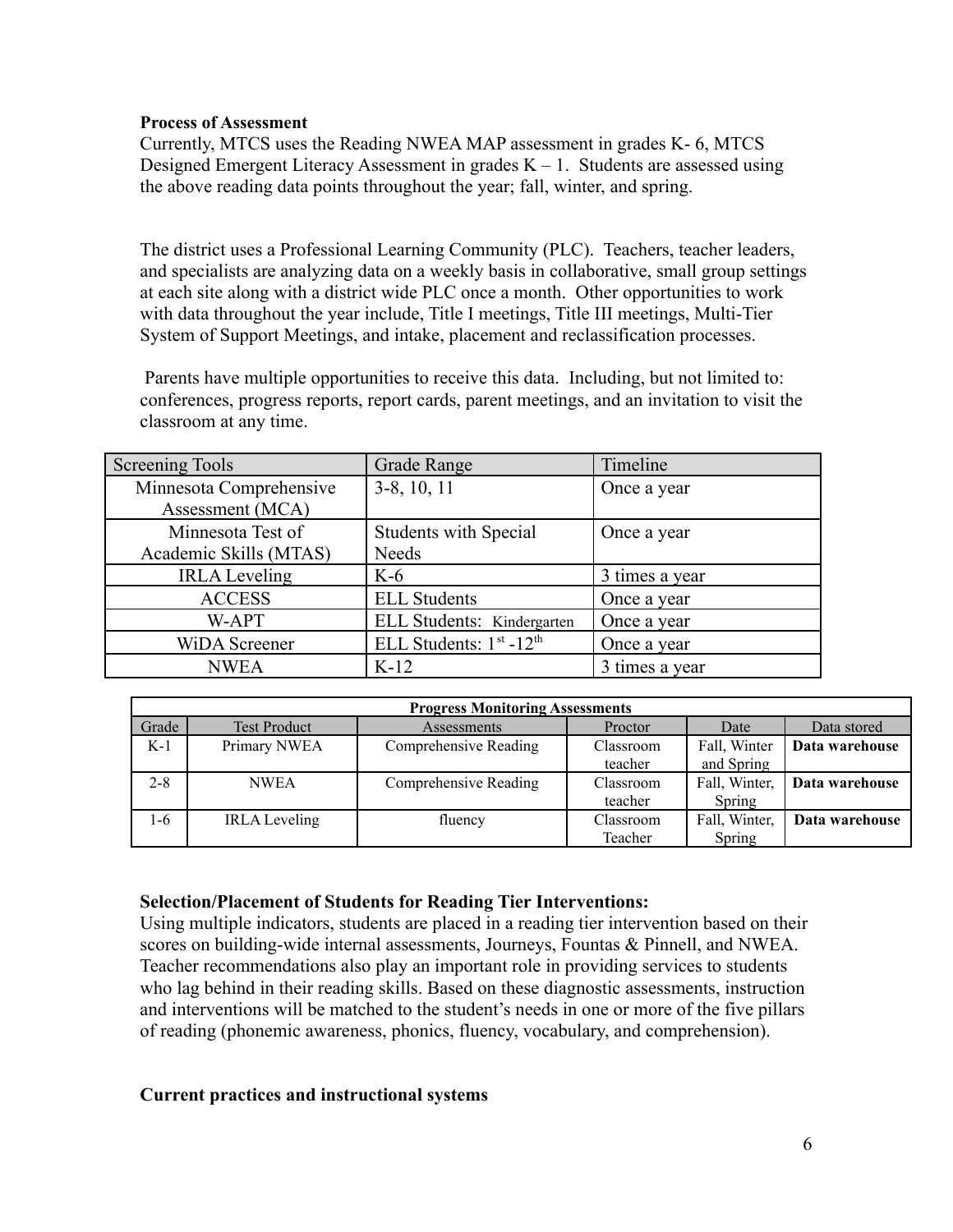The American Reading Company provides guidance to teachers in delivering differentiated instruction for diverse learners with lesson plan sequences coordinated to move instructional delivery from cognitively simple skills and strategies to more complex skills and strategies. Just as the skill and strategy levels increase in complexity, the variety of text genres increase from the simple to more complex levels. Techniques such as modeling, previewing and predicting, visualizing, summarizing, clarifying, and direct instruction in strategic reading are embedded throughout the program. Lesson plans for whole group instruction include the introduction of skills and strategies, embedded teacher modeling opportunities, systematic and explicit lesson sequences, guided and independent application, and review of skills and strategies with frequent re-teaching opportunities. Whole group instruction focuses on the introduction of skills and strategies embedded in the context of grade-level resources for the teacher to provide scaffolded support as needed by all students. The small group instructional lesson plans are aligned to the whole group lessons and differentiated to meet the needs of on-level learners, advanced learners, below-level learners, and English language learners. Daily lessons for small groups incorporate the use of leveled readers, decodable texts, and vocabulary readers to provide numerous reading opportunities for application and mastery of skills and strategies within and across a variety of reading contexts that include multiple genres. A variety of both informal and formal literacy assessment opportunities are included in recommending the district's Elementary Multi-Tiered System of Supports for monitoring students' progress and match students with appropriately-leveled text for independent, instructional, and challenging reading experiences.

### **MTCS literacy model consists of the following framework:**

- Provides instruction in reading, writing, speaking, listening and viewing instruction.
- Provides instruction in large group, small group and individual settings including interactive read-aloud, interactive writing, shared reading, shared writing, guided reading, guided writing, independent reading and independent writing, and literate conversation.
- Reading instruction spans at least 90 (120) minutes daily and contains a balance of large group, small group, and/or individualized reading instruction. (Allington 2002).
- Reading Series whole group instruction is integrated with the Guided Reading Approach and should span 20-30 minutes daily throughout the focus lessons.
- Structure student learning opportunities around the conceptual framework of the Guided Reading Approach that helps students develop the daily habits of reading, writing, and working independently to build the foundation for a lifetime of literacy independence.
- Guided Reading Approach rotations and focus lessons with Small group, 1-1 instruction, and independent reading.
- Guided Reading Approach rotations provide a gradual release of responsibility through explicit instruction, as well as interactive, guided and independent practice with teacher conferencing and immediate teacher feedback.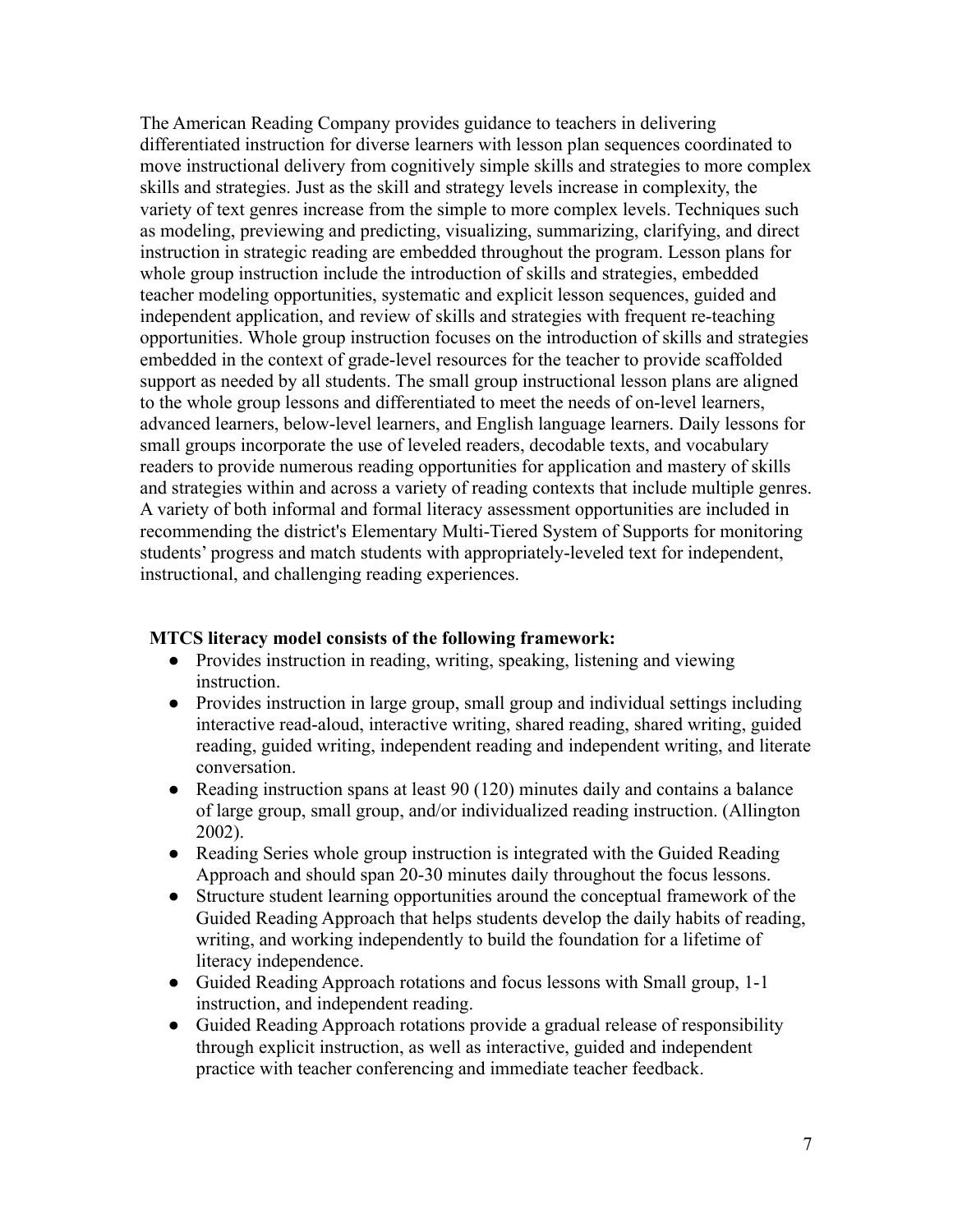- Use complex informational text for instruction at a ratio matching the Language Arts Minnesota Standards.
- Provide effective instructional scaffolding that enables all students to access complex texts directly without preempting or replacing a text by translating its contents for students.
- Provide a gradual release of responsibility towards decreasing teacher scaffolding and increasing student independence as demanded for success on accountability measures such as summative statewide literacy assessments.
- Ask text-dependent questions that require students to cite strong and thorough textual evidence to demonstrate they follow the details of what is explicitly stated as well as make inferences from the text, ensuring valid claims are based on evidence in the text.
- Provide extensive writing opportunities for students to draw evidence from texts (i.e., write to sources) to support logical inferences and reasoning, present careful analyses, and construct objective summaries of information.
- Ensure that questions and learning tasks require careful comprehension of the text before asking for further connections, evaluation, or interpretation.
- Support students in writing arguments and analyses using valid reasoning and relevant evidence.
- Engage students in literacy learning tasks in which they integrate multiple sources of information presented in diverse formats and media.
- Engage students in research to answer substantive questions (including those that are student-generated), investigate and solve a problem, narrow or broaden an inquiry, and synthesize multiple resources.
- Ensure that word study focuses on students using a variety of strategies to acquire and use academic and content-specific words sufficient for reading, writing, speaking, and listening.
- All students read a variety of texts both fiction and non-fiction. (MN ELA Standards, 2010). Providing all students with the opportunity to read text at their independent level and of their own choice every day. (Allington, 2012).
- Reading instruction includes the essential pillars of reading: Phonemic Awareness, Phonics, Fluency, Vocabulary and Comprehension. (National Reading Panel, 2000).
- Scientific, research-based literacy interventions for selected students are provided in addition to core literacy instruction and directly targets student needs. (Buffum, Mattos & Weber, 2010)

### **Interventions and Instructional Supports**

Students are considered for additional services if a student is identified as not reading at or above grade level on any of the screening assessments. Data used to determine whether they receive services includes the screening data and classroom observational data. Students are not considered meeting grade level expectations if they are scoring below the 25th percentile on any of the assessment tools. These students will be considered for small-group Tier II interventions provided by Title I Specialist on top of the regular classroom instruction already being provided. Ideally, these targeted students would receive even more intense one-on-one interventions if the schedule and staffing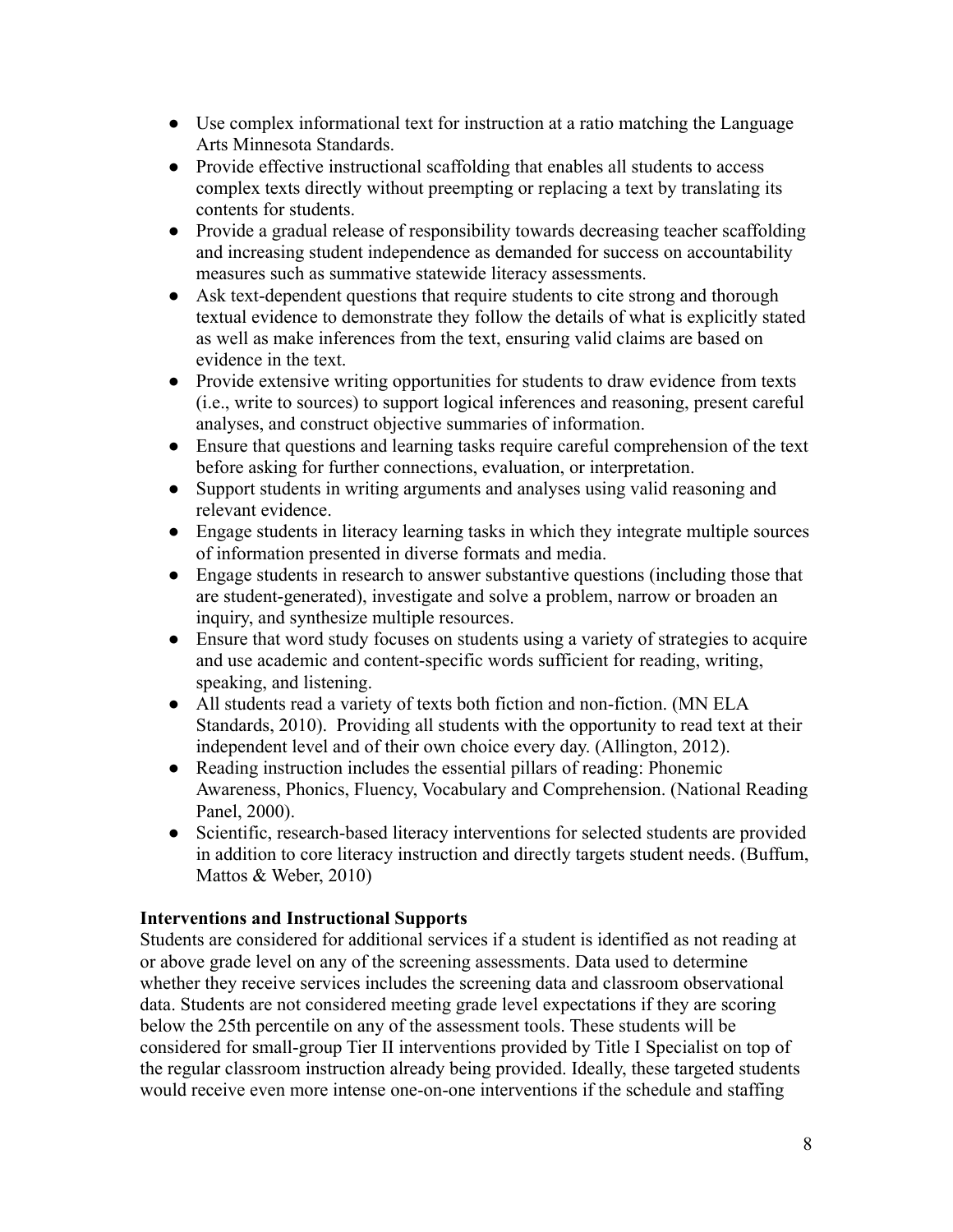permits. Students who qualify for special education services will receive their targeted interventions in accordance with their IEP.

### **MTCS services provided to students include, but are not limited to:**

- Targeted instruction and Tiered instruction using assessment data
- Smaller class size
- Family involvement through Title Nights
- Tiered Intervention Models within buildings and classrooms
- Tier II small group intervention with specialist
- District Academic Coaches
- Help with implementation of improvement plan
- English Language Learners (ELL services)
- Reading Corp.
- Special Ed. Services

All staff use supplemental materials and practices that help achieve the MTCS initiative to improve student learning. - Leveled Literacy Intervention, IXL, small guided group, differentiation in the classroom, flexible grouping, best practices strategies, and Sheltered Instruction strategies.

# Tier III: Intensive Interventions (Few Students) 5-15% Tier II: Targeted Interventions (Some Students) Tier I: Universal Instruction 80-90% (All Students) cademics and/or **Behavior**

### **MTCS Multi-Tier System of Support:**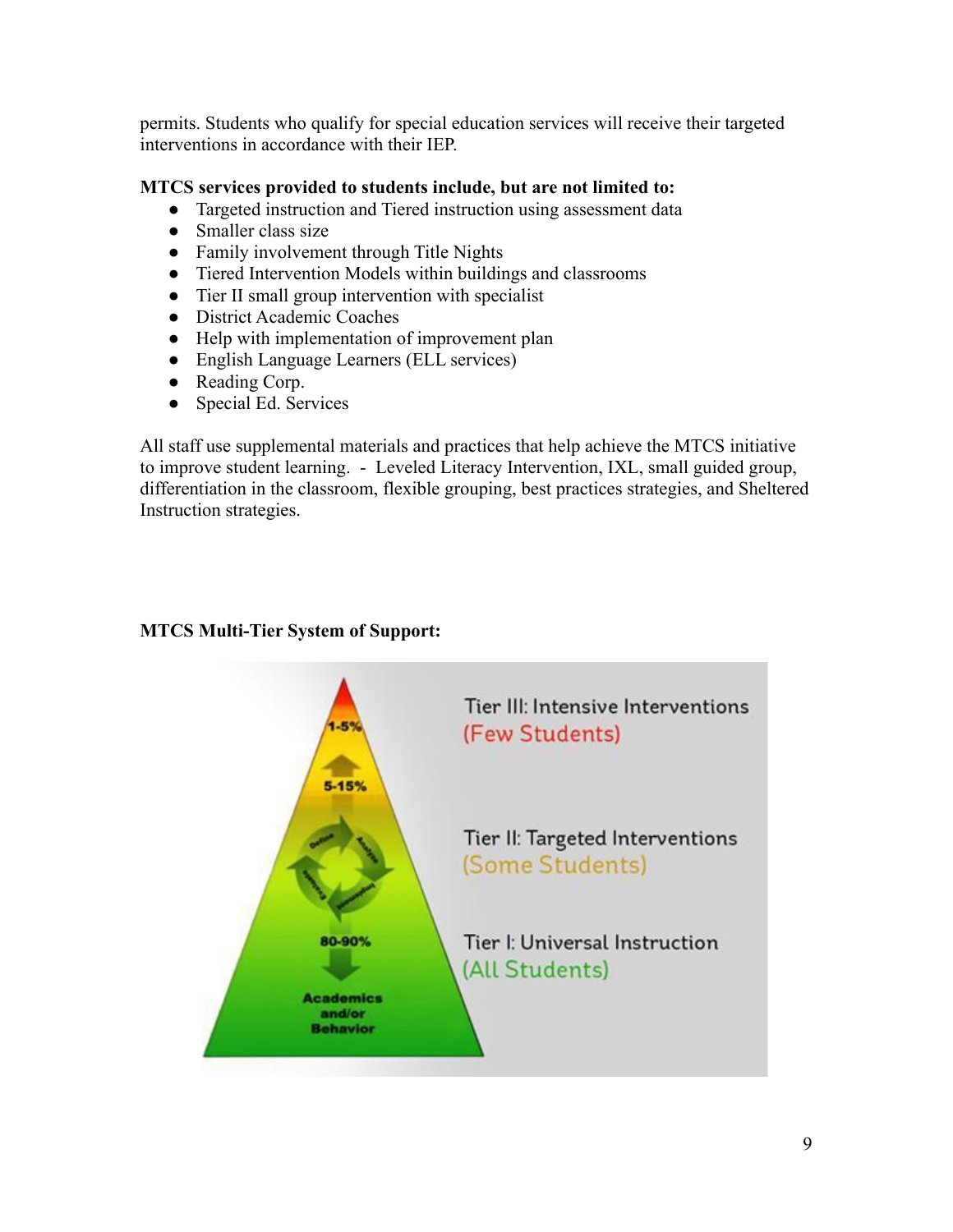- ❖ Tier I is for all students. They receive Core Curriculum instruction in the classroom using differentiation and a variety of learning styles to create individual learning opportunities for all students. Including students who require curricular enhancements for acceleration.
- ❖ Tier II is intended to serve students who are struggling in the general ed

classroom academically and need more support in addition to the core curriculum. This is Scientifically Based Reading Research (SBRR) one-on-one or small group instruction that is carefully designed and as explicit and systematic instruction to fill the gaps. The students receive both Tier I and II instruction. The Title I or classroom teachers serve the Tier II students. Progress monitoring occurs every 1-2 weeks.

❖ Tier III is an additional intervention intended to serve students who are not making sufficient advancement towards grade level abilities after receiving both Tier I and II interventions. The students receive increased Tier III services and may use alternative curriculum to make adequate academic growth. These students may be taught by a special teacher and/or using specialized curriculum and instructional techniques.

### **Scientifically based Reading instruction:**

The scientifically-based reading curriculum MTCS uses is Houghton-Mifflin Harcourt Journeys which has been aligned by the classroom teachers to meet the Minnesota Academic Standards. Small group instruction is used to differentiate for our diverse learners.

- Reading interventions may include:
	- **•** Leveled Literacy Intervention
	- IXL Provides students with an individualized learning path geared toward MN state standards
	- Differentiated resources provided by the Core Curriculum
	- Other specialized approaches delivered by a classroom teacher, Early Intervention
	- **•** Service teacher and/or Title Specialist.
	- ARC Core
- Intensive reading interventions may include: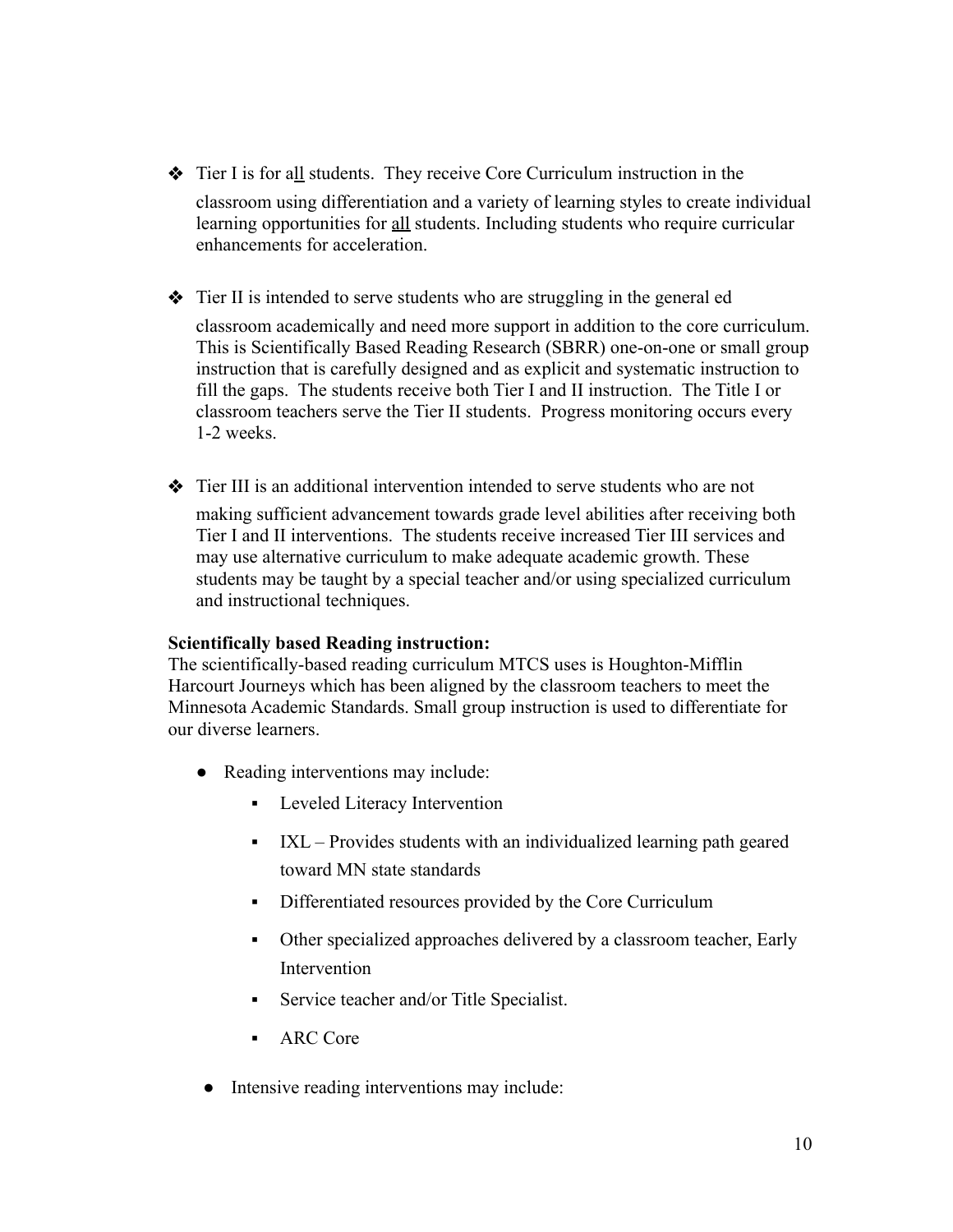- **•** Leveled Literacy Intervention
- Minnesota Reading Corps (MRC)
- Other specialized approaches delivered by an Early Intervention service teacher and the Title Specialist.

**Minnesota Reading Corps (MRC)** Minnesota Reading Corps is a statewide initiative to help every Minnesota child become a successful reader by the end of 3rd grade. The program places AmeriCorps members as literacy tutors in sites across Minnesota to implement a research-based early literacy effort to help struggling readers. The MRC strategies are designed for both preschool ages children and K-3rd grade students. http://www.minnesotareadingcorps.org/

### **Student Support System for EL Learners**

The English Learner (EL) Program at the MTCS district is designed for students who are in the process of English language acquisition. The instructional model is a hybrid of pull-out instruction, push-in collaboration and training for mainstream teachers. Topics covered include differentiated, scaffolding and various other sheltered language instruction strategies. Additionally. MTCS offers elective classes in English Language Development.

MTCS seeks to ensure that language acquisition is not impeding upon a student's academic success and that all students can succeed in all academic subjects while becoming proficient in the English language. In addition, all of MTCS's teachers receive professional development in the area of teaching English Learners (ELs). All mainstream teachers are responsible for teaching the academic language of their content area, and for developing differentiated lessons to meet student needs.

Upon enrollment, incoming students complete the Minnesota Language Survey (provided by MDE). If the student speaks a language other than English, the student will be given a placement test. If the student is in Kindergarten, the student will be given the W-APT. If the student is in grades 1-12, the student will be given the WiDA Screener. Due to the fact that Minnesota is a member to the WiDA Consortium, all formal language assessments administered to EL students are WiDA tests.

The W-APT provides a broad sampling of proficiency in the four major language domains of speaking, listening, reading, and writing. A sample of critical English language proficiency skills that translate into an overall measure of language competence. The W-APT test scores and student EL levels can be kept in a number of places including, but not limited to: teacher workbooks, assessment binders, Skyward, PM Sheets on the Google documents and in the students' ESL files and View Point Data system. The information is in all of these locations to ensure that all teachers who work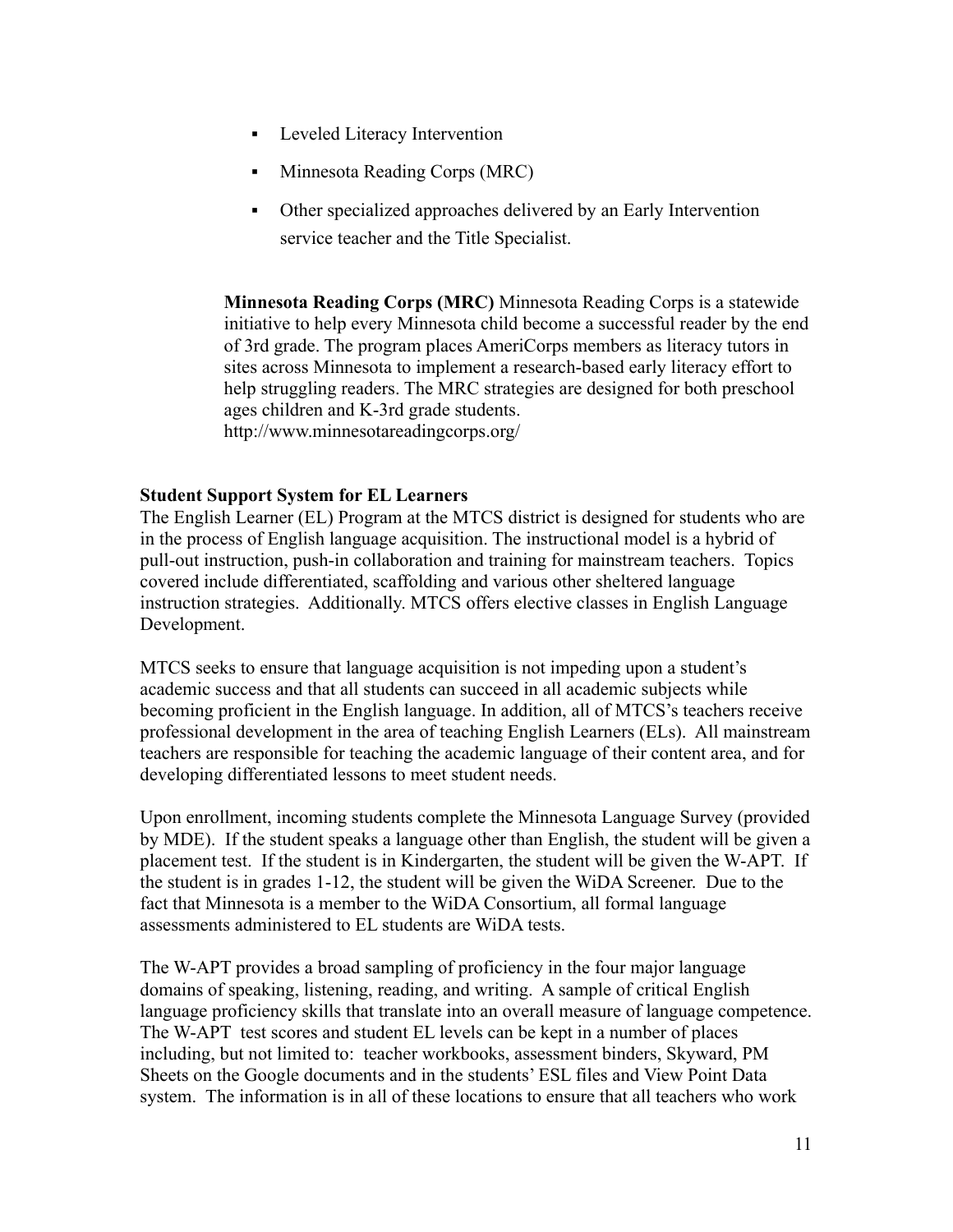with the students can have access to the information and can utilize it to best inform their instruction and match the students' needs with core and intervention supports. The process for allocating resources, training, coaching and selection of instructional materials to address the specific language acquisition needs of EL and minority students is varied. All teachers are trained in the process of second language acquisition and coaching is provided on an as needed basis. The district EL coordinator works with the literacy coach and the Title I coordinator to plan professional development opportunities, which are elaborated on in the professional development section.

### **English Learners and Other Diverse Populations:**

The district currently assesses all English Learners using ACCESS for ELL. The ACCESS K–12 Assessments helps educators accurately assess the academic and social language skills of English language learners. The assessments provide detailed information on students' reading, writing, speaking, and listening skills. The W-APT provides reliable English language proficiency results to help educators make instructional decisions and allows districts to measure student growth. It measures both social and academic skills for a comprehensive view of language abilities and accurately meets the needs of all English language learners. Based on these demographics, resources will be allocated and professional development will be determined annually. Instructional materials will be analyzed for its culturally appropriate content and purchased during the district's curriculum cycle for core subjects. EL curriculum materials and interventions, used to develop language skills, will be updated as needed or developed on-site.

Teachers will continue to familiarize themselves with WIDA developmental rubrics and analyze incoming ACCESS data to improve instruction. Given that MTCS has a large ELL population; it's paramount that WIDA standards and assessments closely align to ELA standards.

### **Analysis of Current Practice: Effectiveness of Core Instruction**

Analysis of current practice and support is done on an ongoing basis in both individual and group formats including PLCs, intake, reclassification, etc. Using a data warehouse enables teachers to track students' progress via multiple assessments. Teachers can then match the student to the program that best fills their needs.

Data warehouse is an online tool used by teachers, which include a litany of assessment data (see above list). After each monitoring period, grade level teams and reading specialists determine if students are in need of intervention services. If needed, additional diagnostic assessments are done to ensure student needs are correctly identified. When students are identified as not making adequate growth based on the data collected, there are multiple tiered interventions in place including classroom differentiation, and scientifically based reading interventions and the MTSS team.

## **Parent Notification and Involvement**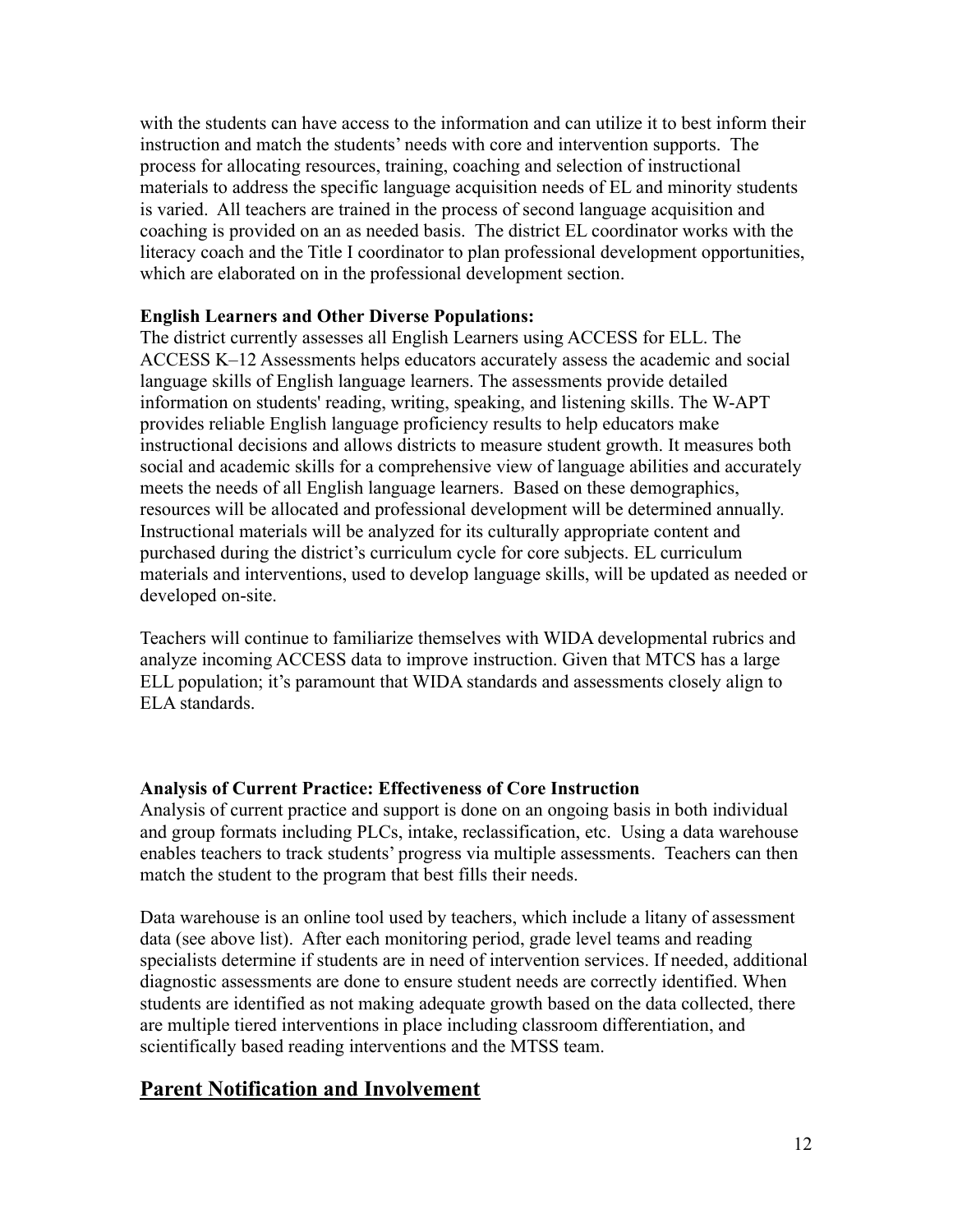Family involvement is essential to the success of our students as readers. MTCS schools seek to contact and involve families in a variety of manners within each of our school communities. The school has a written parent involvement policy, which is found in the school board policies.

Parent Communication plan

- 1. In order to have all students reading well by third grade, the elementary utilizes the View Point and Skyward monitoring system. On the district website there will be an explanation of the assessment practices and the multileveled systems of support as implemented in the MTCS literacy plan.
- 2. Parents will receive benchmark information two times a year during conferences. An additional explanation of the literacy program and supports will occur in September or November during fall parent/teacher conferences.
- 3. In addition, parents of students who are receiving supplemental instruction will be informed of progress multiple times a year.
- 4. Assessment results will be provided to parents upon request.
- 5. Parents of students who need supplemental instruction will be informed by the school that their student has been identified as needing additional academic services. This notification will include an invitation for the parents to participate in the planning to address the needs of the student.
- 6. Parents of students receiving interventions will receive monthly progress reports (upon request).

Parents are always welcome to visit classrooms in the district. All schools in the district hold a school-wide open house at the start of each school year and participate in the Annual Board meeting in September. Also, signs are written in multiple languages, and bilingual language support is available to parents immediately upon entering the office at our schools where the need is greater. Parent liaisons are available to families by cell phone at their convenience.

Each school holds parent events as well as conference nights throughout the year. These include open houses, breakfasts, portfolio nights, science fairs, and educational game nights. MTCS staff spends time discussing literacy at home, student data, and literacy activities with family members while giving them the tools to work with their students at home.

### ✔ **Conferences:**

Parents are invited to attend two scheduled Parent Teacher conference meetings. They are invited to meet with classroom teachers and Tiered Interventionists to go over student data and sign title compacts once entrance and exit criteria are explained. Interventions that are available to students not reading at or above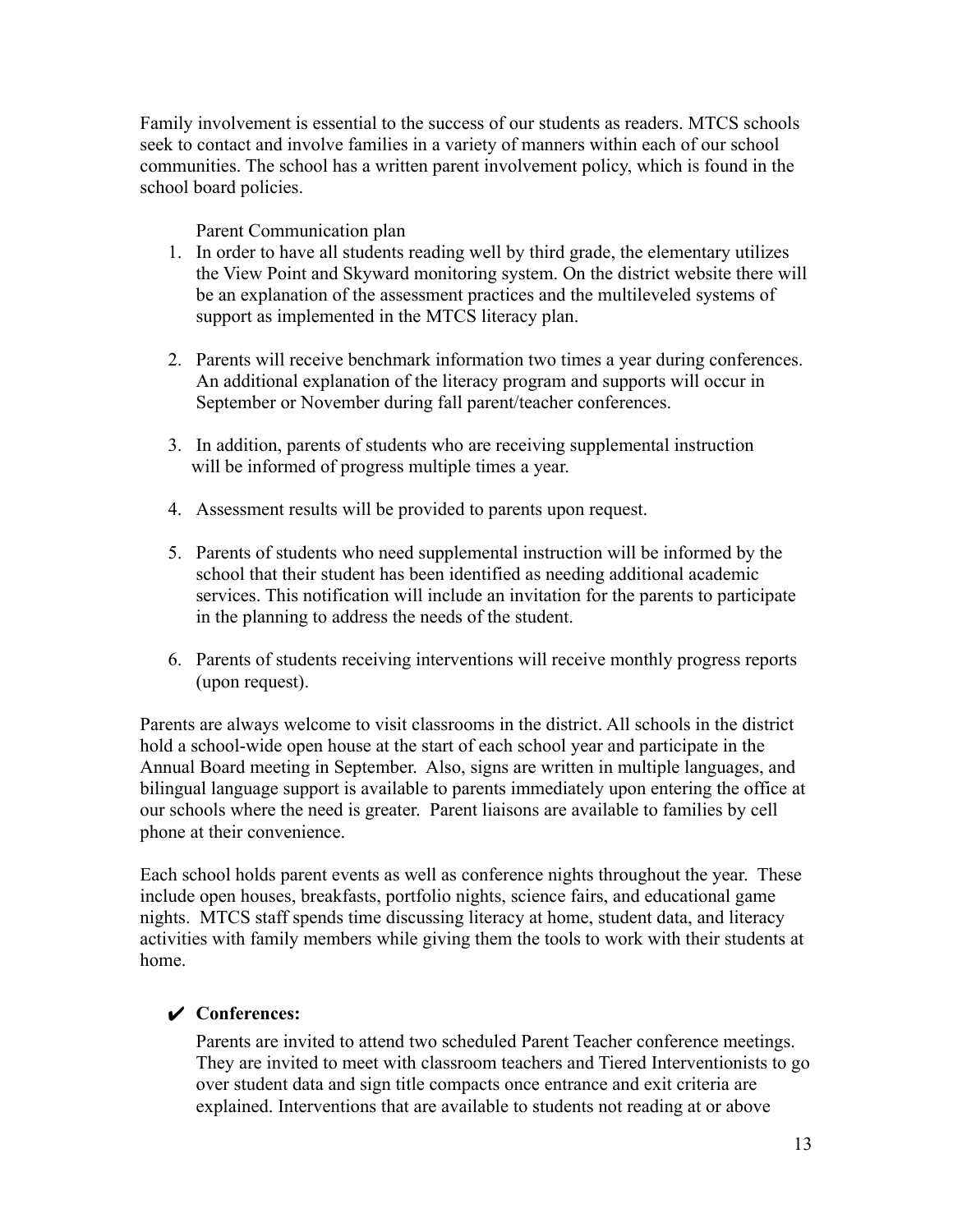grade level will be explained to parents. Parents and or caregivers are contacted by newsletters, flyer, and phone messages in both Somali, Spanish, and English

### ✔ **Reading night:**

Families are invited in to enjoy a meal and learn about reading strategies that they can use at home with their child. Each child receives a book at their level to bring home. Reading resources are provided for parents and or caregivers. Parents and or caregivers are contacted by newsletters, flyer, and phone messages in both Somali, Spanish, and English

### ✔ **Math night:**

Families are invited in to enjoy a meal and learn about math strategies that they can use at home with their child. Each family receives math games to take home. Parents and or caregivers are contacted by newsletters, flyer, and phone messages in both Somali, Spanish, and English

### ✔ **Survey meeting during Title I night:**

Parents are invited to meet with the Curriculum, Instruction, and Assessment Director to go over student programming and give feedback on family involvement and Tiered Service model. Parents and or caregivers are contacted by newsletters, flier, and phone messages in both Somali, Spanish, and English

Suggestions for parents to become a part of their child's educational process are given throughout the year by individual classroom teachers at parent-teacher conference times, which vary by school. Schedules are available on our website – www.mtcs.org. Notices of these meetings are sent home via flyers. One focus of our conference nights is sharing data with families.

MTCS families receive a newsletter quarterly or monthly (depending on the site) to provide them with current information and to notify them about upcoming events. This includes updates about curriculum and academic testing.

### ● **District Website <https://mtcs.org>**

● **District Assessment Information and Calendars**

### ● **Building Newsletters**

Every elementary school has a monthly newsletter. Parents are able to receive electronically and send it home with the student.

## **MTCS Connections Online Academy - Unique Education at MTCS**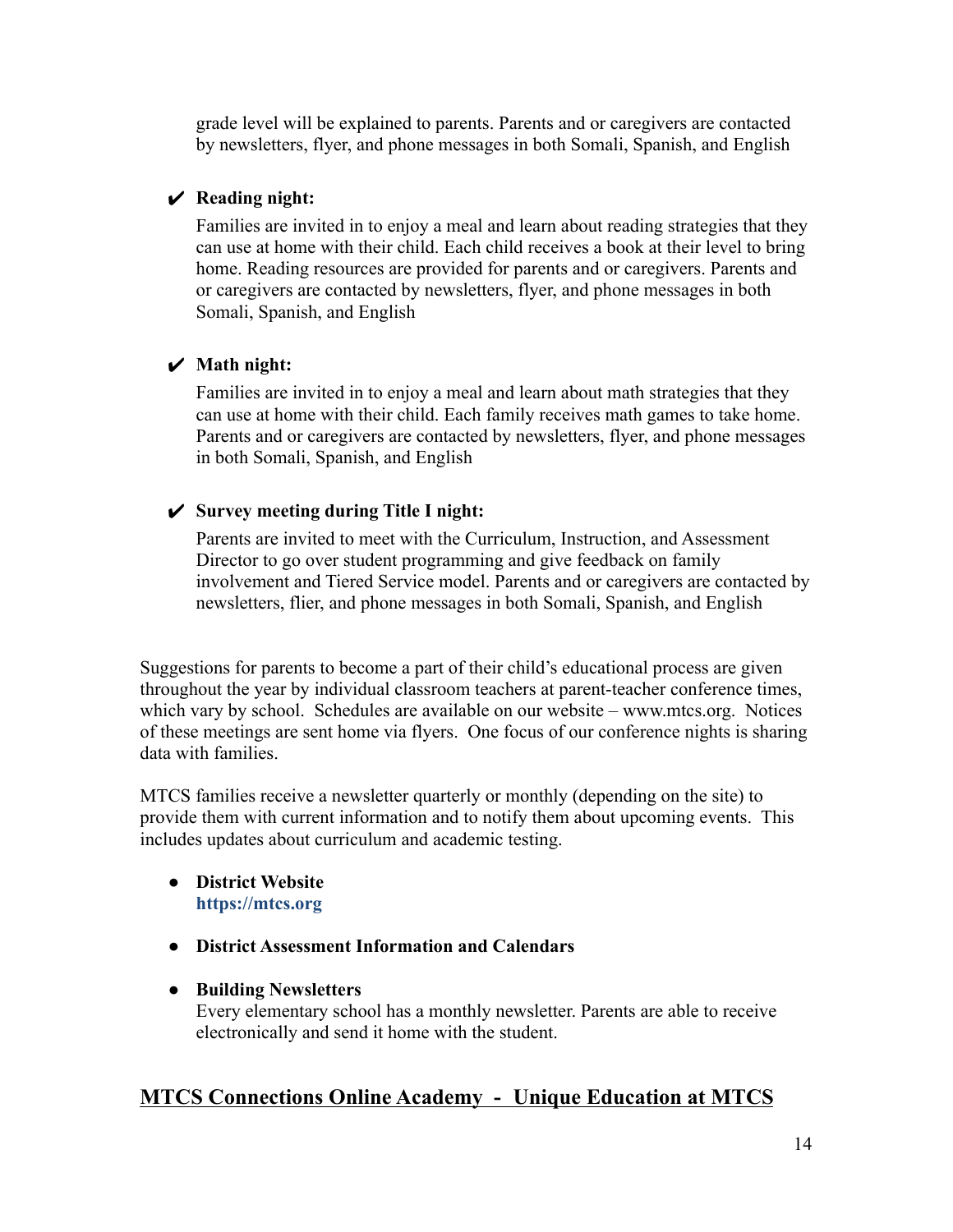MTCS District has an elementary school that is unique and not traditional, but online where students can learn from home. At MTCS Connections Online Academy, education is personalized to each student's individual abilities. This personal touch is what sets this program apart from the rest. When students receive the one-on-one individualized attention they deserve, there's no telling how far they'll go. The Personalized Performance Learning approach gives every student the best chance to flourish. Connections Academy gives students a strong, solid education while following the MTCS initiatives and Minnesota State Standards. MTCS Connections Academy is online education programs that personalizes students learning with continuous progress review that modifies the student's program, and adjust goals as needed. Here's a little more about how we go about personalizing a student's education plan:

**Reviewing Student Background and Learning Styles:** Teachers, Learning Coaches, and students discuss student strengths, skills, and previous school performance to help inform and guide the best teaching and personalized online learning approach.

**Testing Performance:** In grades K–8, students take a test called LEAP® (Longitudinal Evaluation of Academic Progress®) both at the beginning and end of the year. The LEAP test is used to identify areas of strength and weakness in the student's learning profile and to measure student growth during the school year to help formulate learning goals.

**Finding the Right Courses and Placement:** Testing and assessments are used to identify and evaluate a student's strengths, weaknesses, and talents. We uncover skills that may need improvement and look for ways to enhance the student's learning potential. All of this information is then used to help select courses based on the student's individual needs.

**Setting Goals:** Leadership teams work together to set goals for the student and determine a time line for accomplishing these individualized learning goals during the school year.

**Communicating Regularly:** When school starts, Learning Coaches and teachers establish a regular communication schedule for the personalized learning plan, depending on the needs of the student.

**Scheduling Modifications and Electives (K–8):** Throughout the year, teachers personalize the learning schedule. They inquire about the student's daily routines and make adjustments to the student's online learning schedule as needed. They also may decide to add an elective course.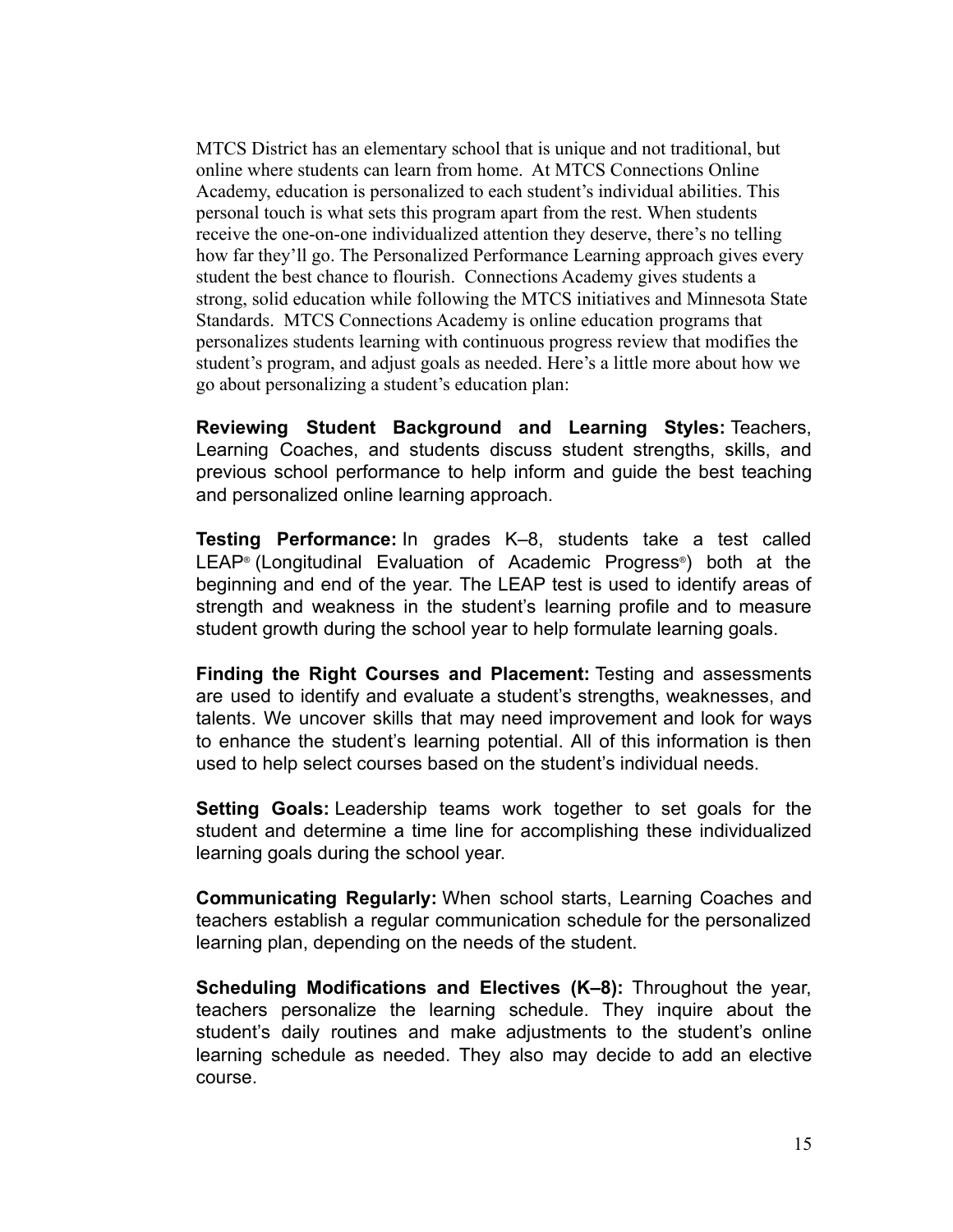## **Professional Development**

MTCS District/ Schools recognize the importance of professional development and its impact on student learning. The elementary professional development will strive to be job-embedded and focused on the five strands of reading. We will use experts and our local reading specialists to provide resources. We will be providing time for teachers to align standards, materials, and assessments; analyze student data; and study research-based literacy instructional strategies (i.e. Guided Reading Approach and continued training on the new Reading curriculum). We will use our District Comprehensive Needs Assessment from our District Improvement Plan for any other professional development needs.

Our district is committed to professional learning communities and common planning time to promote professional development for our teaching staff. Each professional learning community will meet weekly.

MTCS provides many opportunities for the staff to further their knowledge of research based instruction and strategies. Staff members are provided time during staff development days, Professional Learning Communities, and weekly meetings to collaborate horizontally and vertically across grade levels and subjects. There are planned staff development days built into the school year calendar along with a 2-day Summer Staff Development Institute. Professional development is provided by:

- Internal Leadership Team
- Regional Center of Excellence
- Outside Resources/Consultants
- Curriculum Coordinator

Literacy coordinator works with classroom teachers and Title I teachers to:

- insure that interventions are implemented as intended
- help gauge effectiveness of the intervention through progress monitoring
- adjust the intervention when needed, based on the results of progress monitoring
- Provide In-house ongoing professional development to all teachers throughout the year.

Professional development monitored by coaches, administrators, and/or consultants.

# **Communication system for annual reporting:**

MTCS has monthly open board meetings for all parents, teachers and community members to attend and learn about our schools. At the Annual board meeting, in October of each year, parents are invited to learn about the local literacy plan for the school and vote for new board members.